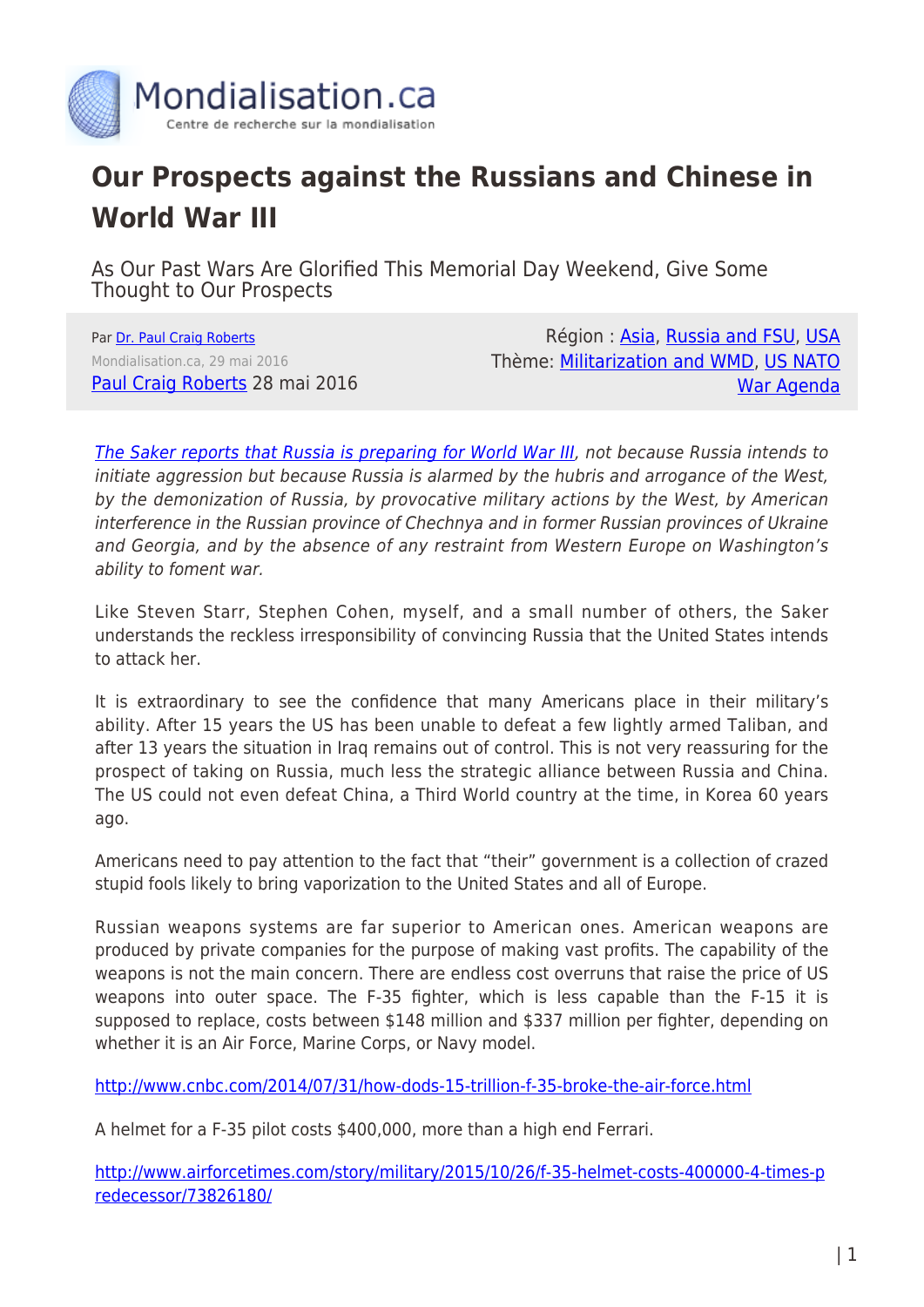(Washington forces or bribes hapless Denmark into purchasing useless and costly F-35:

[http://sputniknews.com/news/20160528/1040395012/denmark-f-35-military-nato-lockheed.h](http://sputniknews.com/news/20160528/1040395012/denmark-f-35-military-nato-lockheed.html) [tml\)](http://sputniknews.com/news/20160528/1040395012/denmark-f-35-military-nato-lockheed.html)

It is entirely possible that the world is being led to destruction by nothing more than the greed of the US military-security complex. Delighted that the reckless and stupid Obama regime has resurrected the Cold War, thus providing a more convincing "enemy" than the hoax terrorist one, the "Russian threat" has been restored to its 20th century role of providing a justification for bleeding the American taxpayer, social services, and the US economy dry in behalf of profits for armament manufacturers.

However, this time Washington's rhetoric accompanying the revived Cold War is far more reckless and dangerous, as are Washington's actions, than during the real Cold War. Previous US presidents worked to defuse tensions. The Obama regime has inflated tensions with lies and reckless provocations, which makes it far more likely that the new Cold War will turn hot. If Killary gains the White House, the world is unlikely to survive her first term.

All of America's wars except the first—the war for independence—were wars for Empire. Keep that fact in mind as you hear the Memorial Day bloviations about the brave men and women who served our country in its times of peril. The United States has never been in peril, but Washington has delivered peril to numerous other countries in its pursuit of hegemony over others.

Today for the first time in its history the US faces peril as a result of Washington's attempts to assert hegemony over Russia and China.

Russia and China are not impressed by Washington's arrogance, hubris, and stupidity. Moreover, these two countries are not the native American Plains Indians, who were starved into submission by the Union Army's slaughter of the buffalo.

They are not the tired Spain of 1898 from whom Washington stole Cuba and the Philippines and called the theft a "liberation."

They are not small Japan whose limited resources were spread over the vastness of the Pacific and Asia.

They are not Germany already defeated by the Red Army before Washington came to the war.

They are not Granada, Panama, Iraq, Libya, Somalia, or the various Latin American countries that General Smedley Butler said the US Marines made safe for "the United Fruit Company" and "some lousy bank investment."

An insouciant American population preoccupied with selfies and delusions of military prowess, while its crazed government picks a fight with Russia and China, has no future.

Dr. Paul Craig Roberts was Assistant Secretary of the Treasury for Economic Policy and associate editor of the Wall Street Journal. He was columnist for Business Week, Scripps Howard News Service, and Creators Syndicate. He has had many university appointments. His internet columns have attracted a worldwide following. Roberts' latest books are [The](http://www.paulcraigroberts.org/inbound/nbe81oi9d) [Failure of Laissez Faire Capitalism and Economic Dissolution of the West](http://www.paulcraigroberts.org/inbound/nbe81oi9d), [How America Was](http://www.paulcraigroberts.org/inbound/7o5oendn3o)